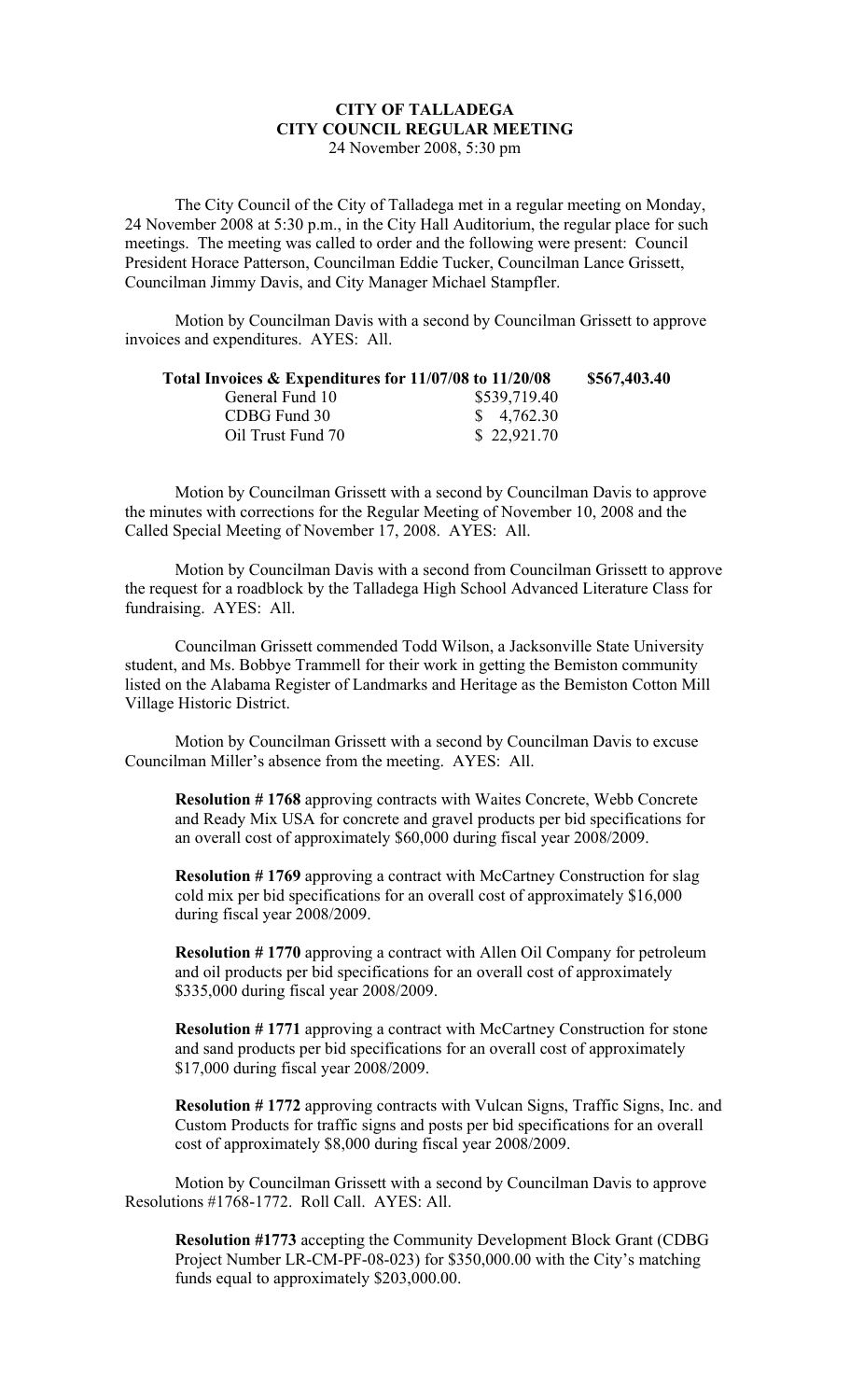**Resolution # 1774** approving an administrative contract with the East Alabama Regional Planning and Development Commission for an amount not to exceed \$40,000.00 to administer the Coleman Circle Neighborhood Sewer System Extension (CDBG Project No. LR-CM-PF-08-023).

**Resolution #1775** approving a grant application to the Alabama Association of Resource Conservation and Development Councils (AARC&DC) for funding of playground equipment in the amount of \$30,000.00 with matching City funds of \$30,000.00.

Motion by Councilman Grissett with a second by Councilman Davis to approve Resolutions #1773-1775. Roll Call. AYES: All.

**Resolution #1776** allowing Medicare eligible employees to remain on the City Health Insurance policy provided the employee pays the entire cost involved.

Motion by Councilman Grissett with a second by Councilman Davis to approve Resolutions #1776. Roll Call. AYES: All.

**Resolution #1777** creating the position of Assistant City Manager as required by State Law Act No. 87-423.

Motion by Councilman Davis with a second by Councilman Grissett to approve Resolutions #1777. Roll Call. AYES: All.

Motion by Councilman Davis with a second by Councilman Grissett to amend the previous motion by adding approval of the pay levels for Park & Recreation Director (\$45,000, Grade 23), Assistant City Manager (\$45,000, Grade 23) and Community Development Director (\$65,000, Grade 29). AYES: All.

**Resolution #1778** a contract with InSite Engineering for engineering services on the municipal parking lot between North and Battle Streets per bid specifications for a cost of \$13,600.

Motion by Councilman Davis with a second by Councilman Grissett to approve Resolutions #1778. AYES: All.

**Ordinance #1649** repeals the previous ordinance and sets forth revised regulations for collection and disposal of residential garbage, trash, refuse and waste; and to provide for fees for collection and penalties for violations.

Motion by Councilman Grissett with a second by Councilman Davis for immediate consideration of Ordinance #1649. Roll Call. AYES: All.

Motion by Councilman Grissett with a second by Councilman Davis for reading of the heading only of Ordinance #1649. Roll Call. AYES: All.

**An ordinance to repeal Ordinance Number 1580 and any amendments thereto: to provide for an regulate the collection and disposal of residential garbage, trash, refuse and waste; to provide for fees for collection of residential garbage, trash, refuse and waste; and to provide for penalty for the violation of same.**

Motion by Councilman Grissett with a second by Councilman Davis for approval of Ordinance #1649. Roll Call. AYES: All.

**Ordinance #1650** repeals Ordinance #1633 and provides for a Business License Code for Year 2009 and each subsequent year thereafter.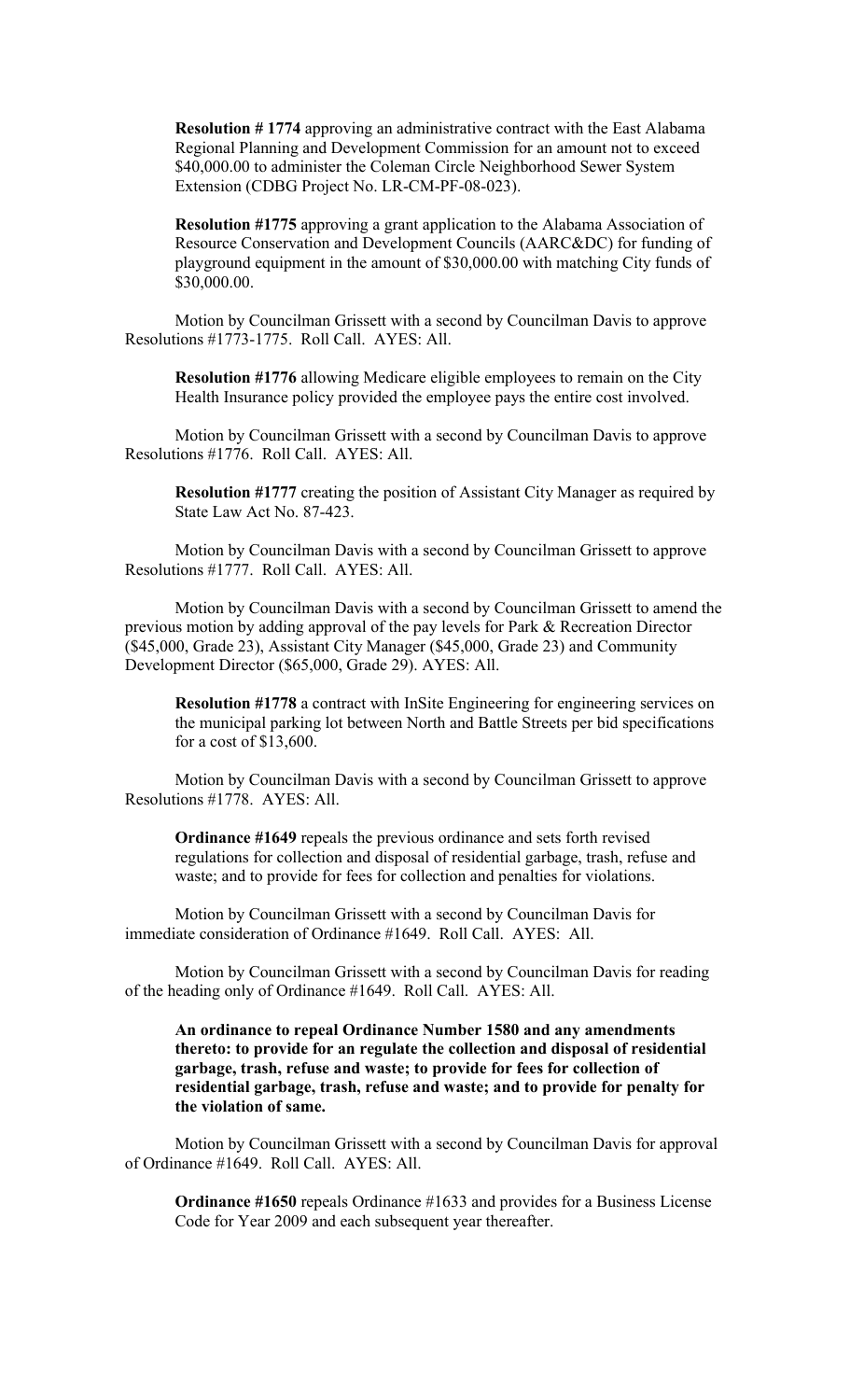Motion by Councilman Davis with a second by Councilman Grissett for immediate consideration of Ordinance #1650. Roll Call. AYES: All.

Motion by Councilman Grissett with a second by Councilman Davis for reading of the heading only of Ordinance #1650. Roll Call. AYES: All.

## **An ordinance to repeal Ordinance Number 1633 and any amendments thereto: to provide for a Business License Code of the City of Talladega, Alabama, for the Year 2009 and each subsequent year thereafter; to provide for a schedule of business classifications and business license fees; and to provide for penalty for violation of same.**

Motion by Councilman Grissett with a second by Councilman Davis for approval of Ordinance #1650. Roll Call. AYES: All.

Motion by Councilman Davis with a second by Councilman Grissett to approve invoices and expenditures for the Water Department. AYES: Councilman Davis, Councilman Grissett, Council President Patterson; NAYS: Councilman Tucker. **Expenditures for 11/13 to 11/20/08 \$ 260,927.88**

Motion by Councilman Grissett with a second by Councilman Davis to approve the appointments of Hubert P. Hubbard, Rex Griffin and John E. Stephens to the Talladega Municipal Airport Board. AYES: All.

Motion by Councilman Grissett with a second by Councilman Tucker to approve the appointments of Ann Graham, George Hartsfield and Daniel Picard to the Talladega Heritage Commission. AYES: Councilman Grissett, Councilman Tucker, Council President Patterson; ABSTAIN: Councilman Davis.

The City Manager's comments included:

- Temporary staffing was very important and accomplished a great deal of work before permanent staff could be installed in key positions.
- Presented a Compensatory Time Policy for City employees.
- Update on the caution light requested at the South Bemiston exit of Highway 21 South – another letter was sent to ALDOT requesting status.
- A legal opinion was presented stating that the Council did not have to vote on zoning ordinance amendments presented by the Planning Commission.
- Indicated that Police Chief Watson was working with the School Superintendent to investigate funding for a School Security officer.

Councilman Tucker thanked all those involved in making the "Stop the Violence" rally and march on Saturday a great success. Councilman Tucker requested an update on the issue of traffic at the intersection of Tinney Street and Highway 21. City Manager Stampfler indicated that it would address at the next council meeting.

Councilman Grissett requested that the City get involved in Governor Bob Riley's program "2010: Year of Alabama Small Towns and Downtowns." City Manager Stampfler suggested that the City take the lead on this project instead of the Chamber of Commerce.

**Resolution #1779** approving the City's participation in the 2010: Year of Alabama Small Towns and Downtowns program.

Motion by Councilman Grissett with a second from Councilman Davis to approve Resolution #1779. AYES: All.

The City Council went into executive session at 6:47 pm.

Reconvened at 7:15 pm.